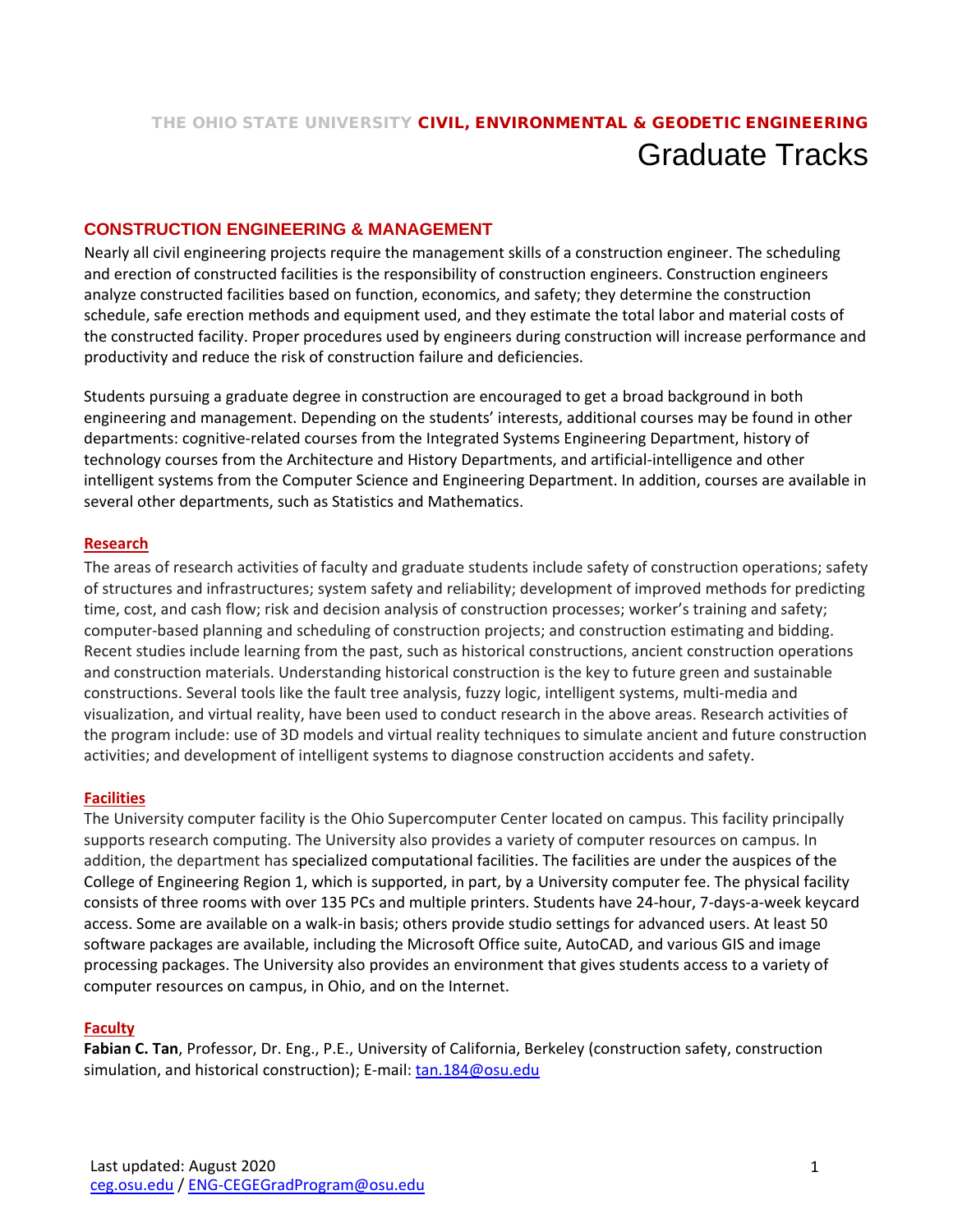#### **Academic Program**

**Master of Science (MS) Program**. Two types of MS options are offered: thesis and non-thesis. The thesis option requires 30 graduate credit hours, including 6 credit hours for research and thesis. The non-thesis option requires 33 graduate credit hours. A minimum of 6 credit hours of coursework to develop in-depth knowledge in Construction Engineering & Management is to be selected from the current Graduate Committee-approved Table A listing. A minimum of 6 credit hours of coursework to develop breadth in Construction Engineering & Management is to be selected from Table B. At least 3 credit hours of mathematics are also required.

**Doctoral Degree (PhD) Program**. The PhD degree requires 80 graduate credit hours, including 30 credit hours for research and dissertation. A minimum of 12 credit hours of Construction Engineering & Management coursework (Table A) is required. An additional 8 credit hours of courses from Table B are alsorequired.

Please see the Civil Engineering Graduate Studies Program Handbook for more information.

#### **Interdisciplinary Programs**

The construction management program strongly supports and encourages interdisciplinary collaboration. The faculty and members of other departments cooperate to develop sets of courses that prepare graduate students to deal with interdisciplinary problems. Architecture, Agriculture, Integrated Systems, Humanities and Computer Science and Engineering are some examples of potential partners. Generally, the need for an interdisciplinary problem arises when a student chooses to work on a thesis that involves other areas.

| <b>TABLE A</b>   | <b>Title</b>                                                                          | <b>Credits</b> |
|------------------|---------------------------------------------------------------------------------------|----------------|
| CIVILEN 8810*    | Construction Intelligent System and Simulation I                                      | 3              |
| CIVILEN 8820*    | Construction Intelligent System and Simulation II                                     | 3              |
| <b>ISE 5700</b>  | Introduction to Cognitive Systems Engineering                                         | 3              |
| <b>ISE 5760</b>  | Cognitive Engineering Systems: Visualization and Human-<br><b>Computer Interfaces</b> | 3              |
| <b>ISE 5870</b>  | <b>Resilience Engineering</b>                                                         | $\overline{2}$ |
| <b>ISE 5820</b>  | Systems Thinking in Engineering and Design                                            | 3              |
| <b>TABLE B</b>   |                                                                                       |                |
| <b>ARCH 5110</b> | History of Architecture I                                                             | 4              |
| <b>ARCH 5120</b> | History of Architecture II                                                            | 4              |
| CIVILEN 5001     | Introduction to Geographic Information Systems                                        | 4              |
| CIVILEN 5130     | Applied Hydrology                                                                     | 3              |
| CIVILEN 5168     | Introduction to the Finite Element Method                                             | 3              |
| CIVILEN 5310     | <b>Matrix Structural Analysis</b>                                                     | 3              |
| CIVILEN 5370     | Prestressed Concrete Design                                                           | 3              |
| CIVILEN 5410     | <b>Engineering Survey</b>                                                             | 3              |
| CIVILEN 5441     | Introduction to GPS: Theory and Applications                                          | 3              |
| CIVILEN 5561     | Principles of Soil and Rock Mechanics                                                 | 3              |
| CIVILEN 5571     | Principles of Foundation Analysis and Design                                          | 3              |
| CIVILEN 5810     | <b>Construction Safety and Forensics</b>                                              | 3              |

### **Course Offerings**